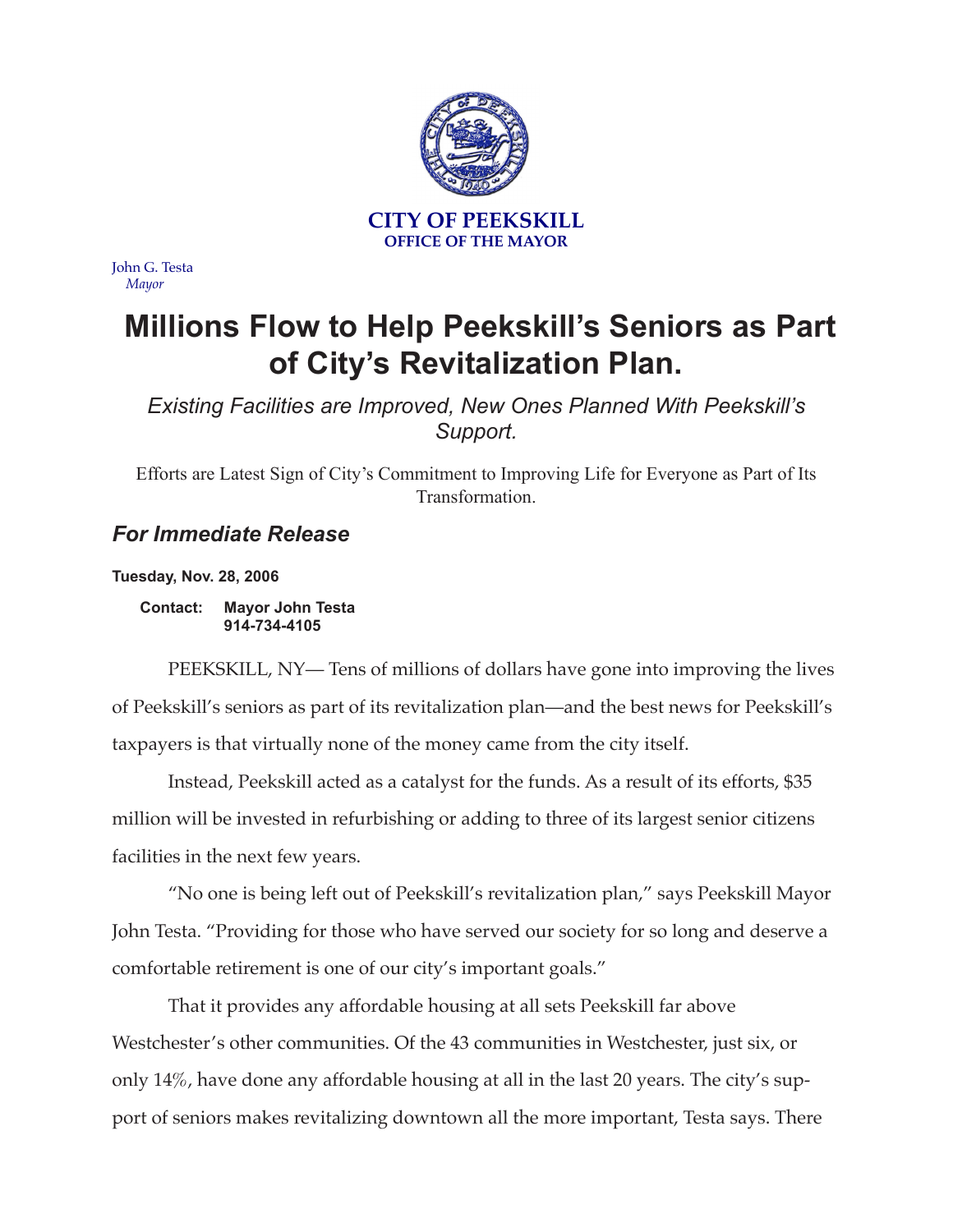is no doubt of Peekskill's commitment to those in need of housing. The city has already beaten the goal set in the County's Affordable Housing Allocation Plan for 2000-2015. The goal is 132 units. Plans are already in place to top that by 37.

"Because we have so many retired people living in downtown, the income levels there tend to be very low. This means retailers don't have the economic base they need to flourish and provide the services our residents they deserve. Construction of significant amounts of market-rate housing would jump start our downtown, making it so that the entrepreneurs who are so important to our economy would have opportunities to provide high quality products to everyone," he says.

Making the situation even better is the fact that money for the seniors projects was provided at virtually no cost to Peekskill taxpayers. That's because the work was done with the support of the Peekskill Industrial Development Agency. A city organization populated by volunteers, the IDA has the financial wherewithal to guarantee loans to qualifying organizations. IDA support thus made these investments in Peekskill housing for seniors possible.

Not all of the seniors affordable housing projects the city has supported are located in the downtown area. In fact, they are based all over the city:

River Pointe at Drum Hill II, 100-102 Ringgold Street. Acknowledged as perhaps the best—and one of the only—middle class-targeted senior facilities in Westchester County, Drum Hill has been a resounding success since it opened almost a decade ago. Now the facility is building on its strengths by construction an addition named "River Pointe." Budgeted at \$12.5 million, River Pointe will have 42 units at very reasonable prices—especially for Westchester County. City support was contingent upon River Pointe pricing its facilities so that seniors who had 60% of Westchester County's area median income could afford them.

Stuhr Gardens, Vail Avenue. About \$9 million is going into rehabilitating this \$9 million complex in the far Northwest corner of Peekskill. IDA support was crucial in making this project happen, arranging about \$6.7 million in \$6.7 million in tax-exempt revenue bond financing.